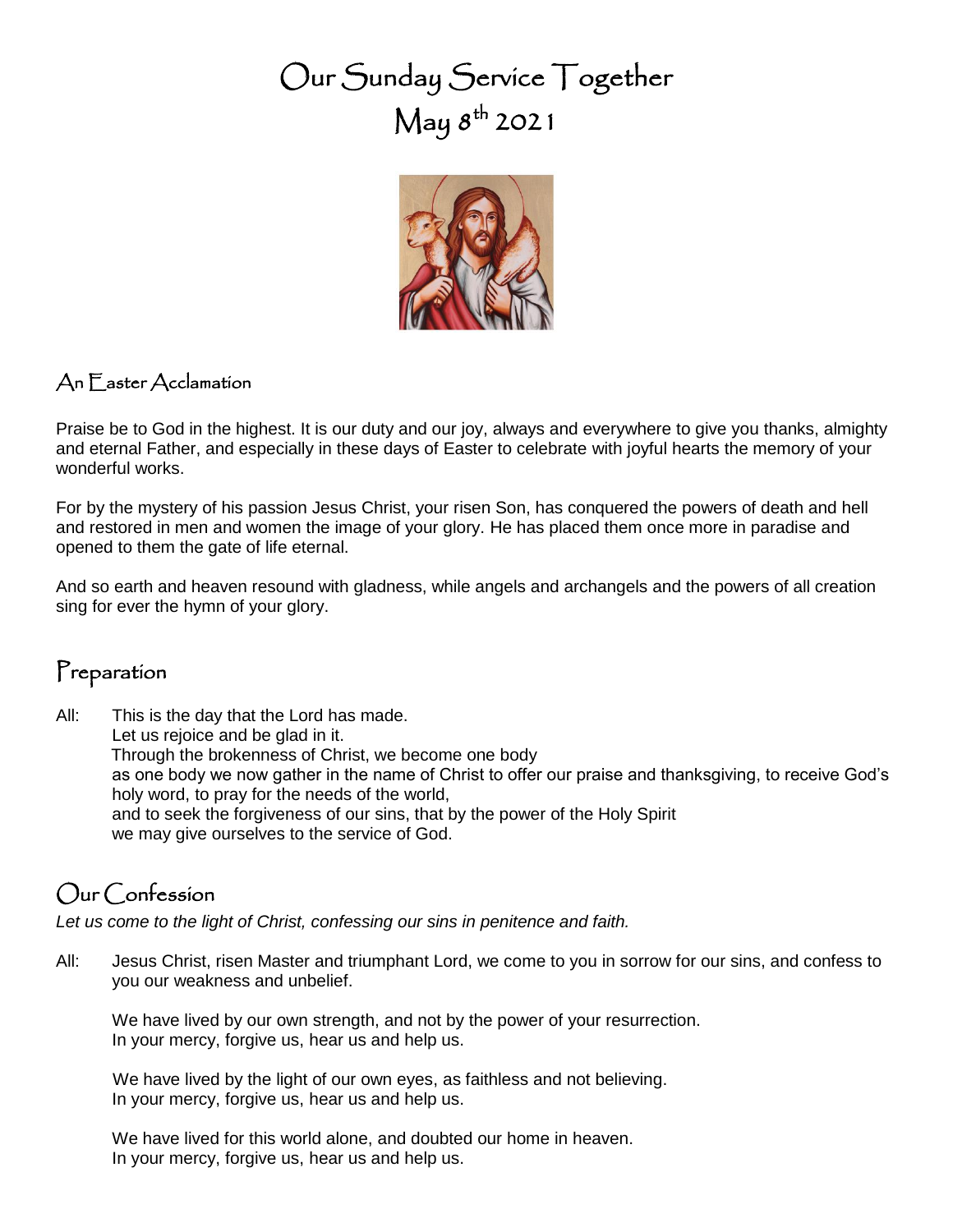#### *Be still for a moment in confession and in receiving God's Grace in Christ*

All: May Almighty God, who in Jesus Christ has given us a kingdom that cannot be destroyed, forgive us our sins, open our eyes to God's truth, strengthen us to do God's will and give us the joy of his kingdom, through Jesus Christ our Risen Lord. **Amen.**

#### The opening prayer

All: The night has passed, and the day lies open before us; let us pray with one heart and mind.

#### *Silence is kept.*

All: As we rejoice in the gift of this new day, so may the light of your presence, O God, set our hearts on fire with love for you; now and for ever. Amen.

#### The Psalmody Psalm 23 *We say the psalm aloud*

The Lord is my shepherd; therefore, I will not be in want.

He makes me lie down in green pastures and leads me beside still waters.

He shall refresh my soul and guide me in the paths of righteousness for his name's sake.

Though I walk through the valley of the shadow of death, I will fear no evil; for you are with me;

your rod and your staff, they comfort me.

You spread a table before me in the presence of those who trouble me;

you have anointed my head with oil and my cup shall be full.

Surely goodness and loving mercy shall follow me all the days of my life,

and I will dwell in the house of the Lord for ever.

Glory to the Father, and to the Son, and to the Holy Spirit,

as it was in the beginning, is now and ever shall be, world without end. Amen

### Scripture Reading Acts 9.36-43

**<sup>36</sup>** Now in Joppa there was a disciple whose name was Tabitha, which in Greek is Dorcas. She was devoted to good works and acts of charity. **<sup>37</sup>** At that time she became ill and died. When they had washed her, they laid her in a room upstairs. **<sup>38</sup>** Since Lydda was near Joppa, the disciples, who heard that Peter was there, sent two men to him with the request, 'Please come to us without delay.' **<sup>39</sup>** So Peter got up and went with them; and when he arrived, they took him to the room upstairs. All the widows stood beside him, weeping and showing tunics and other clothing that Dorcas had made while she was with them. **<sup>40</sup>** Peter put all of them outside, and then he knelt down and prayed. He turned to the body and said, 'Tabitha, get up.' Then she opened her eyes, and seeing Peter, she sat up. **<sup>41</sup>** He gave her his hand and helped her up. Then calling the saints and widows, he showed her to be alive. **<sup>42</sup>** This became known throughout Joppa, and many believed in the Lord. **<sup>43</sup>** Meanwhile he stayed in Joppa for some time with a certain Simon, a tanner.

*At the end of the reading we say:*

All: This is the word of the Lord. Thanks be to God.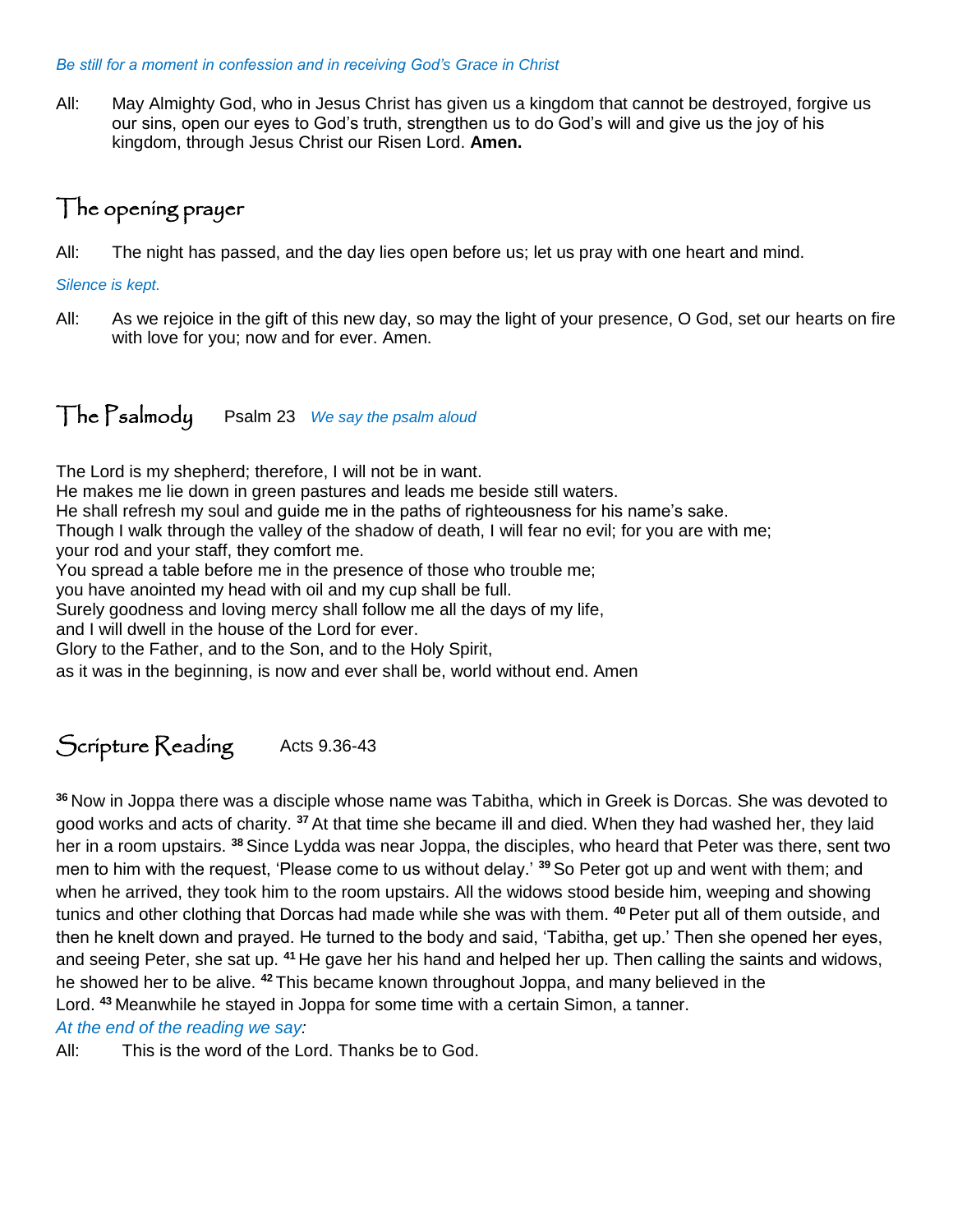# Gloria

All: Glory to God in the highest, and peace to his people on earth.

Lord God, heavenly King, almighty God and Father, we worship you, we give you thanks, we praise you for your glory.

Lord Jesus Christ, only Son of the Father, Lord God, Lamb of God, you take away the sin of the world: have mercy on us; you are seated at the right hand of the Father: receive our prayer.

For you alone are the Holy One, you alone are the Lord, you alone are the Most High, Jesus Christ, with the Holy Spirit, in the glory of God the Father. Amen.

# The Gospel John 10.22-30

**<sup>22</sup>** At that time the festival of the Dedication took place in Jerusalem. It was winter, **<sup>23</sup>** and Jesus was walking in the temple, in the portico of Solomon. **<sup>24</sup>** So the Jews gathered around him and said to him, 'How long will you keep us in suspense? If you are the Messiah, tell us plainly.' **<sup>25</sup>** Jesus answered, 'I have told you, and you do not believe. The works that I do in my Father's name testify to me; **<sup>26</sup>** but you do not believe, because you do not belong to my sheep. **<sup>27</sup>** My sheep hear my voice. I know them, and they follow me. **<sup>28</sup>** I give them eternal life, and they will never perish. No one will snatch them out of my hand. **<sup>29</sup>**What my Father has given me is greater than all else, and no one can snatch it out of the Father's hand. **<sup>30</sup>** The Father and I are one.' *at the end of the reading we say:*

All: This is the word of the Lord. Thanks be to God.

## A Reflection for the day

'No one will snatch them from my hand' says Jesus of his 'sheep', not even death is able to rob the flock of Tabitha in the story from Acts. Here is the reality of the resurrection!

A new reality exists in the world, in the universe, following Easter and its events. Through the cross and resurrection, a new nature 'reality' is at work in the world, and amongst the Messiah's people, his sheep, his followers, those baptised by water and Spirit, be they Jew or gentile (Tabitha/Dorcus was of gentile heritage).

As the book of Acts unfolds we find the early church discovering this new reality; the oneness they have with God in Christ. They experience the continued ministry of God loving the world through the Son whose body they now seem to be in the world; whose Spirit seems to be present with them. They are finding that with the Good Shepherd they are want for nothing, for though there is darkness and death still stalks the land, God is with them, he directs them, his way is secure and his leadership provides sustenance, peace and life always.

Here is the reality of the resurrection! Life in the world is still filled with experiences that bring darkness and death, but God is not absent in these times. It is often too easy to think of John's Phrase 'eternal life' as some sort of endless disembodied after death bliss. However, when he wrote his words the common Jewish belief was quite different and looked for a 'coming age' when all wrongs would be put right, sins forgiven, death defeated and God would be 'all in all'. This is the kingdom Jesus speaks of, and demonstrates, and the early church came to see becoming a reality for them – God 'all in all'.

This is the 'new life' the Good Shepherd calls his sheep to enter into; not one day, sometime in the future, but now 'on the way', in the darkest valley, by the still waters – God 'all in all'. This is the reality the disciples found in Christ. For St Paul, even though life was tough at times, dangerous, life threatening on occasions he found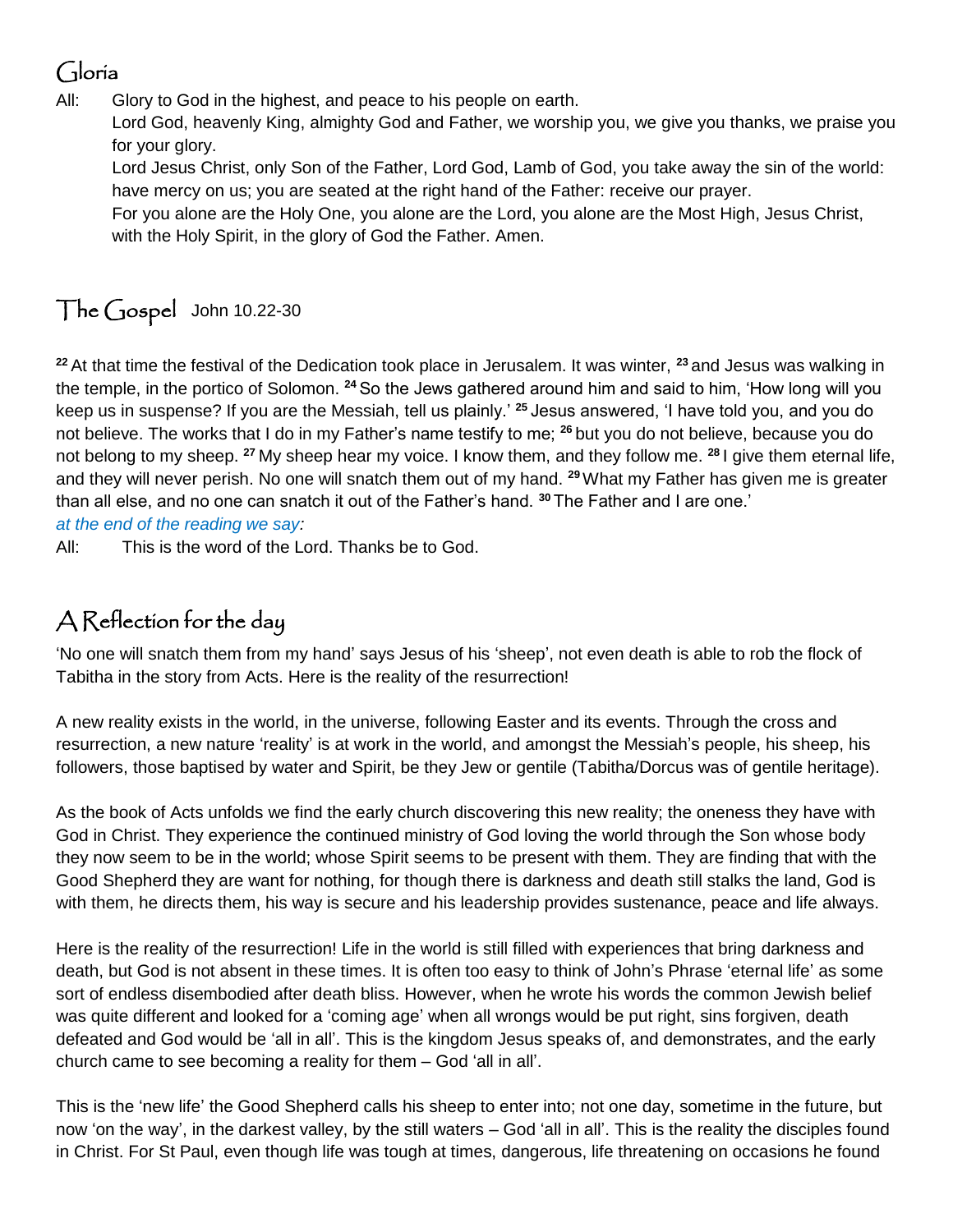God was 'all in all' and writes for us in Romans 8; 'I am convinced that neither death nor life, neither angels nor demons, neither the present nor the future, nor any powers, neither height nor depth, nor anything else in all creation, will be able to separate us from the love of God that is in Christ Jesus our Lord'.

The discovery of the disciples was that Jesus' resurrection was not just for him alone or a sign of what would be one day in the distant future, it came there and then to all who believed – Jew or Gentile, male or female, slave or free, without favour. The resurrection brought the possibility of the life of tomorrow 'in God' to the now of their every day – it was Kingdom Come. This takes some learning 'on the job'; the challenge we see time and again is for the disciples to be open to 'receiving' this new life, this kingdom come. They find the daily need is to be open to being the sheep of the shepherd, to look for, and welcome his presence, his rod and staff on the journey – especially when it seems darkness is all about. This is discipleship - in faith to be open to the possibilities of God with us in the Sprit; God 'all in all'. It is to daily be open to the possibility of the power of the resurrection at work in us, transforming us into his glorious nature; one degree after another. This is our calling, to receive new life in Christ and his kingdom come.

We are challenged just as Peter, Paul, John and all the first disciples were challenged and encouraged by them also to be open to this 'new life', to the kingdom come, to the power of the resurrection, to God being 'all in all'.

### The Creed

All: I believe in God, the Father almighty, creator of heaven and earth. I believe in Jesus Christ, his only Son, our Lord, who was conceived by the Holy Spirit, born of the Virgin Mary, suffered under Pontius Pilate, was crucified, died, and was buried; he descended to the dead. On the third day he rose again; he ascended into heaven, he is seated at the right hand of the Father, and he will come to judge the living and the dead. I believe in the Holy Spirit, the holy catholic Church, the communion of saints, the forgiveness of sins, the resurrection of the body, and the life everlasting. Amen.

### Prayers *We make our intercessions*

Jesus, Good Shepherd, we come to you, true guardian of our souls. Keep your Church firmly focused on you and your Kingdom. Draw us more closely in unity and fellowship in your name. *The Lord is my Shepherd, therefore can I lack nothing.*

Jesus, Good Shepherd, we come to you, our true defence. Give us courage to place our trust in following your way of peace… Draw the nations closer in a commonwealth of shared humanity. *The Lord is my Shepherd, therefore can I lack nothing.*

Jesus, Good Shepherd, we come to you, true owner of all wealth. Open the hearts and purses of all, that as we have richly received, so we may be generous in our giving… Grant us the grace to liberate others and raise those who are oppressed. *The Lord is my Shepherd, therefore can I lack nothing.*

Jesus, Good Shepherd, we come to you, with the injured and the weak. Protect and hold in your love all who cry to you in their need… Revive us in your mercy.